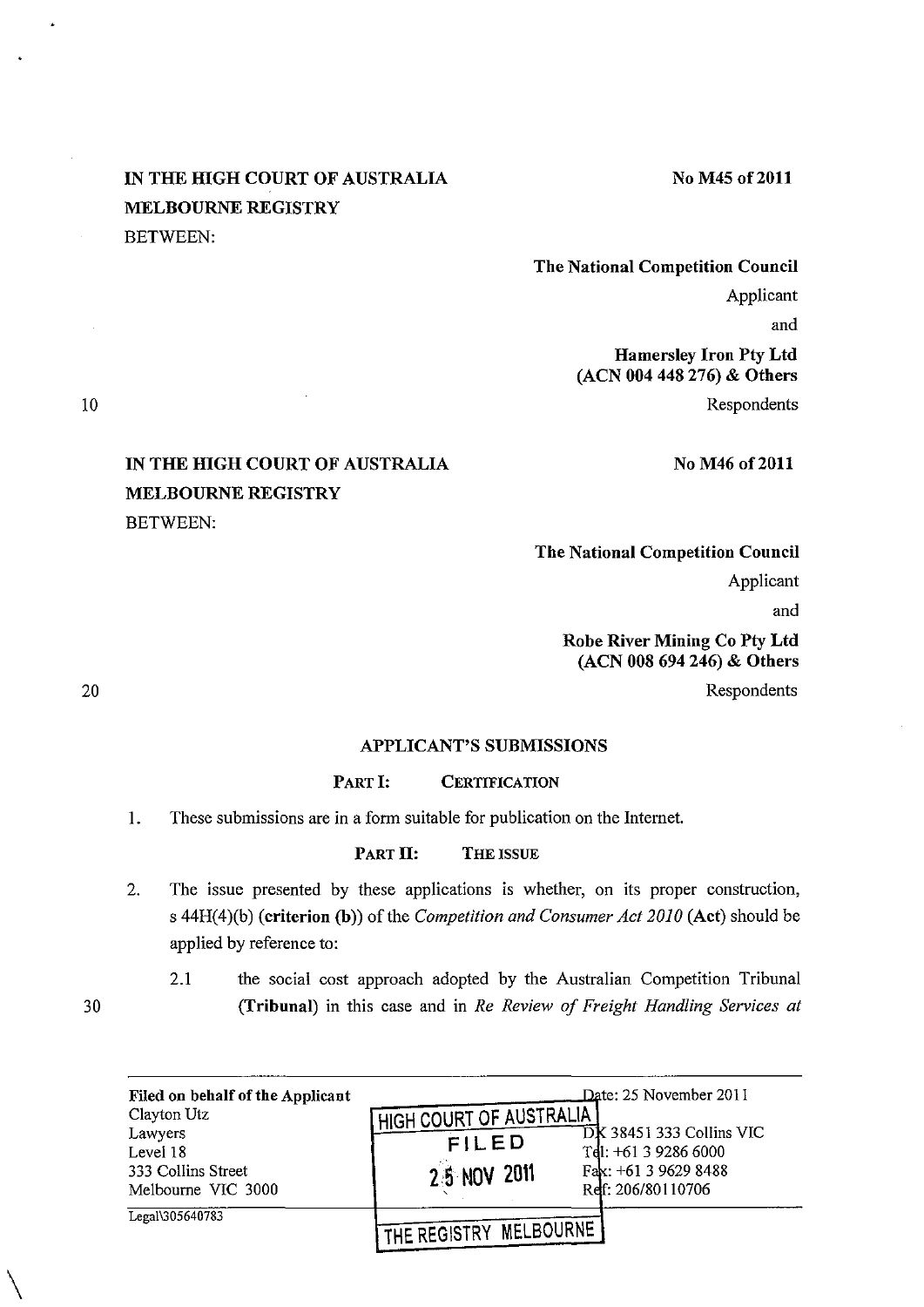*Sydney International Airport (Sydney Airport No 1)*,<sup>1</sup> Re Duke Eastern Gas *Pipeline Pty Ltd (JJuke),<sup>2</sup>*and *Re Services Sydney Pty Limited (Services Sydney);3* or

2.2 the private profitability approach adopted by the Full Federal Court in this case.

## PART III: SECTION 78B NOTICES

3. The Applicant (Council) does not consider that any notice under s 78B of the *Judiciary Act 1903* (Cth) is necessary in these applications.

# PART IV: CITATION OF JUDGMENTS BELOW

10 4. The judgments below are reported as follows:

The Tribunal: *Re Fortescue Metals Group Ltd* (2010) 271 ALR 256

The Full Federal Court: *Pilbara Infrastructure Pty Ltd v Australian Competition Tribunal* (2011) 193 FCR 57

# PART V: RELEVANT FACTS

- 5. On 27 October 2008, the Treasurer (on the Council's recommendation and in response to an application by The Pilbara Infrastructure Pty Ltd and its parent company, Fortescue Metals Group Ltd- collectively FMG) declared:
	- 5.1 a service consisting of the use of certain parts of the Hamersley railway network and the use of all the associated infrastructure necessary to allow third party trains and rolling stock to move along the Hamersley railway network between points of interconnection (Hamersley Service); and
		- 5.2 a service consisting of the use of the Robe railway network and the use of all the associated infrastructure necessary to allow third party trains and rolling stock to move along the Hamersley railway network between points of interconnection (Robe Service);

for a period of 20 years pursuant to s  $44H(1)$  of the Act.

- 6. The owners of the Hamersley Service and the Robe Service (collectively Rio Tinto) sought review of the Treasurer's decisions under  $s$  44 $K(1)$  of the Act.
- 7. On 30 June 2010, the Tribunal made determinations which included:
- 30 7.1 setting aside the Treasurer's decision to declare the Hamersley Service; and

 $\mathbf{1}$ (2000) 156 FLR 10

<sup>2</sup>  (2001) 162 FLR 1

 $\overline{3}$ (2005) 227 ALR 140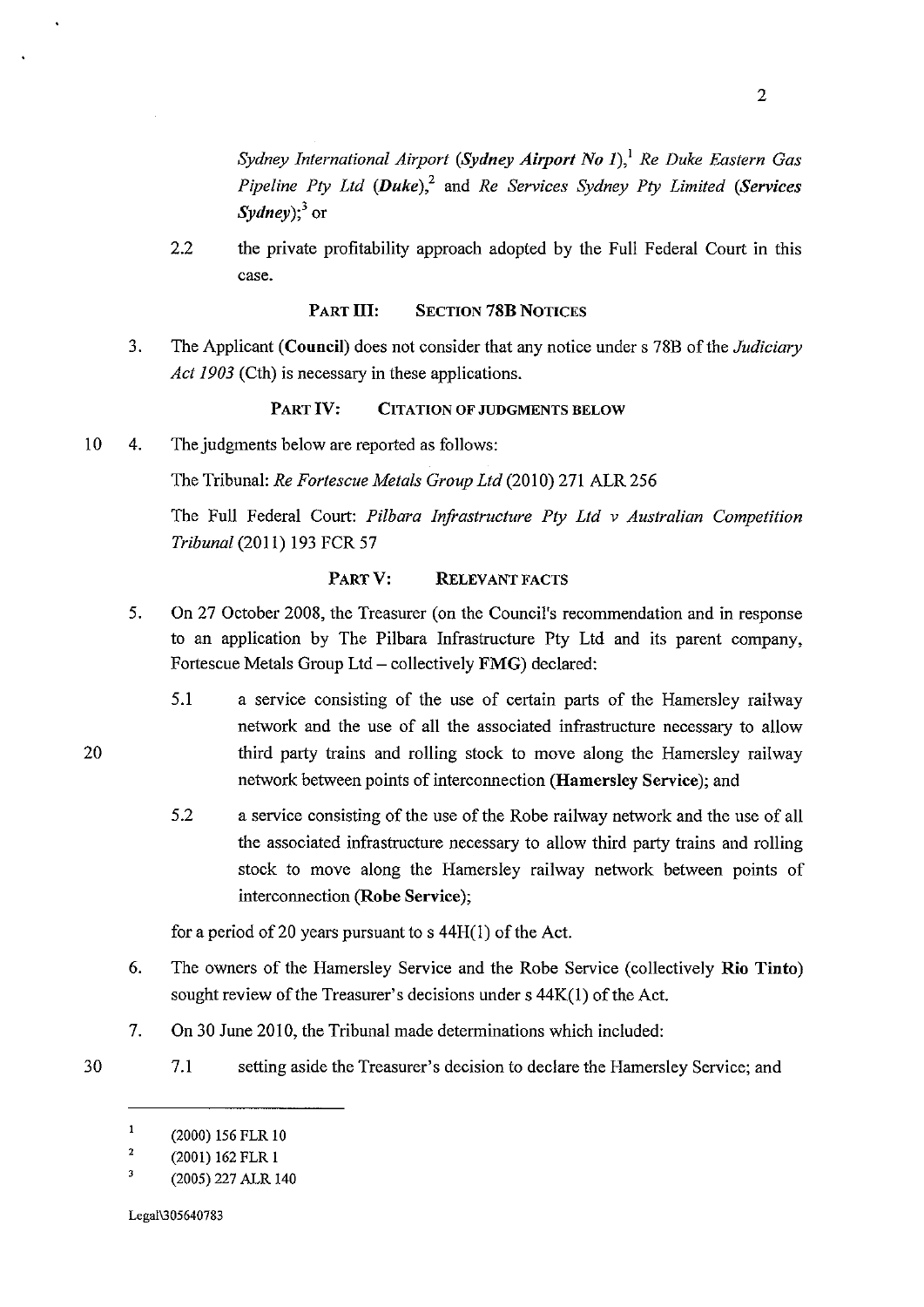- 7.2 varying the Treasurer's decision to declare the Robe Service, so that the period of the declaration commenced on 19 November 2008 and will expire on 19 November 2018.
- 8. In making those determinations, the Tribunal adopted a social cost approach to criterion (b) that focused on whether it was *"economically efficient'* for anyone to develop another facility to provide the service: (2010) 271 ALR 256 at [815]-[835].
- 9. Having adopted that approach, the Tribunal applied a *"natural monopoly test"* to determine whether criterion (b) was satisfied: (2010) 271 ALR 256 at [836]-[839].

*Can each line provide society's reasonable demand for the below rail service at a*  10 *lower total cost than* if *provided by two or more lines:* (2010) 271 ALR 256 at [850].

- 9.1 In answering that question in this case, the Tribunal limited its inquiry to the costs of producing the below rail service.
- 9.2 The Tribunal stressed that merely because its test for criterion (b) did not take into account all social costs of access to the relevant services, it did not follow that those costs are irrelevant: (2010) 271 ALR 256 at [845].
- 9.3 It considered those costs relevant to s 44H(4)(f) **(criterion (t))** of the Act and "*perhaps as discretionary factors*" (2010) 271 ALR 256 at [845].
- 10. The Tribunal considered the approach it adopted to criterion (b) to be a departure from 20 the approach in *Sydney Airport No 1* and *Duke:* (2010) 271 ALR 256 at [836]-[838].
	- 11. The Tribunal found that criterion (b) was satisfied in respect of both the Robe and the Hamersley Services: (2010) 271 ALR256 at [929], [937].
		- 11.1 However, having regard to the likely benefits and potential costs of access, the Tribunal could not be satisfied that declaration of the Hamersley Service would not be contrary to the public interest or alternatively exercised its discretion not to declare that service: (2010) 271 ALR 256 at [1331].
		- 11.2 In relation to the Robe Service, the Tribunal was only satisfied that access would not be contrary to the public interest for a period of 10 years and limited the declaration accordingly: (2010) 271 ALR 256 at [1337].
- 30 12. The Tribunal found that, if the private profitability approach to criterion (b) had applied, criterion (b) would not be satisfied for both the Hamersley and Robe Services: (2010) 271 ALR 256 at [964]-[965].
	- 13. FMG applied to the Full Federal Court for judicial review of the Tribunal's determinations in respect of the Hamersley Service: VID616 of 2010; and Robe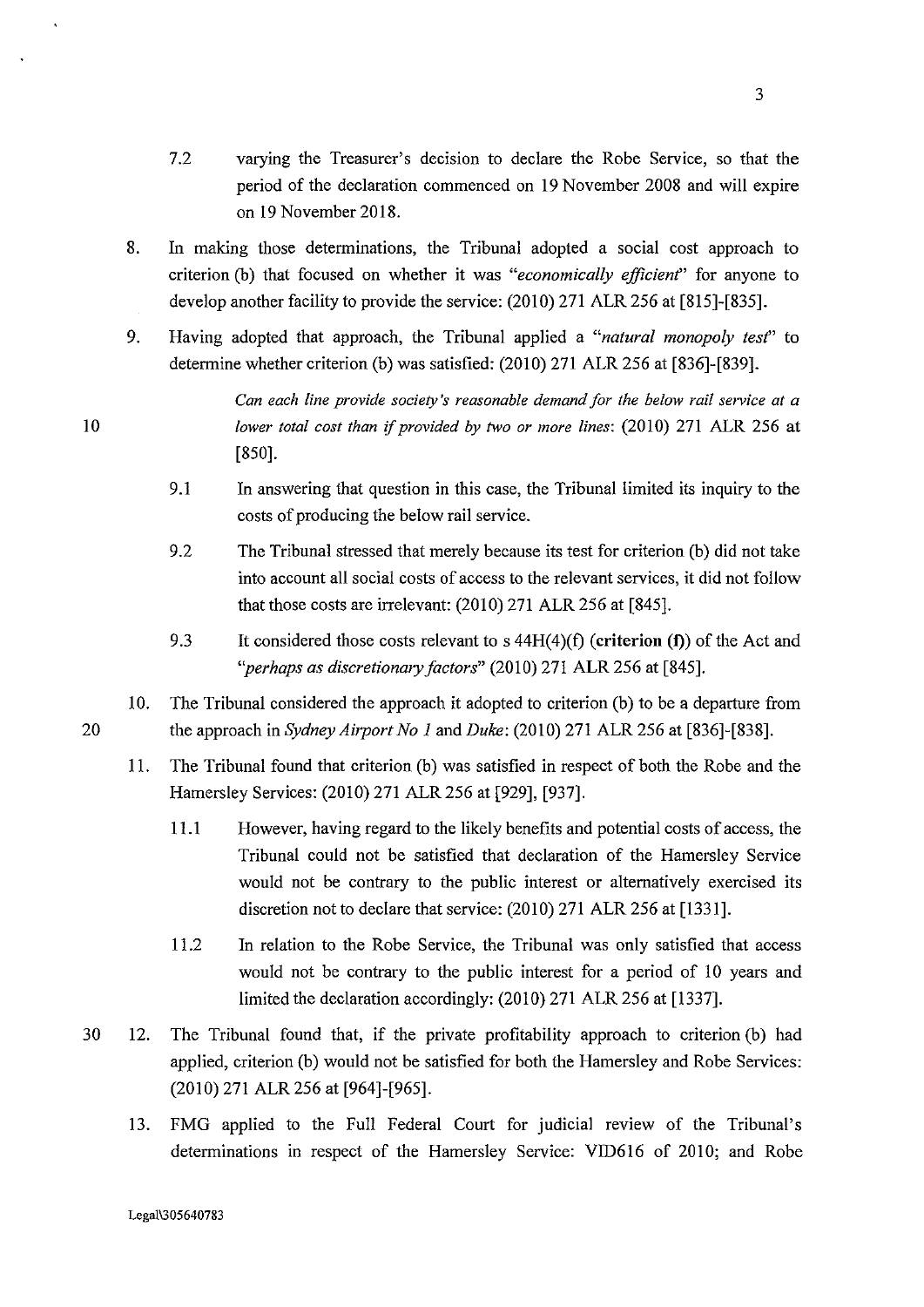Service: VID687 of 2010. Rio Tinto applied for judicial review of the Tribunal's determination in respect of the Robe Service: VID686 of 2010.

- 14. The Full Court disagreed with the Tribunal's interpretation of criterion (b): (2011) 193 FCR 57 at [76]-[100]. It held that *"the intention of the legislature was that* if *it was privately feasible for someone in the market place to develop an alternative to the facility in dispute, then criterion (b) will not be satisfied*": (2011) 193 FCR 57 at [100].
- 15. In reaching that conclusion, the Full Court reasoned that:
	- 15.1 the term *"uneconomical for anyone"* indicates that the perspective of criterion (b) is *"that of a participant in the market":* (2011) 193 FCR 57 at [76]; see also [77];
	- 15.2 clause 6(1) of the Competition Principles Agreement (the **CPA)** indicates that the phrase, *"uneconomical for anyone",* in criterion (b) meant *"not economically feasible for anyone*" in the market place: (2011) 193 FCR 57 at [73]; and it was *"to strain too far to treat 'economically feasible' as 'economically efficient' ... ":* (2011) 193 FCR 57 at [79];
	- 15.3 by adopting a *"natural monopoly tesf'* the Tribunal was departing from the approach taken by the Tribunal in previous determinations: (2011) 193 FCR 57 at [83];
	- 15.4 an approach to criterion (b) that involved *"an evaluative judgement about efficiency in terms of costs and benefits"* is *"inconsistent with the intention evident from the text and context of Pt IliA that access should not be available merely because it would be convenient to some parties, or indeed to society, according to the evaluation of a regulator":* (2011) 193 FCR 57 at [85];
	- 15.5 the philosophy which informed the enactment of Pt IIIA, and which is reflected in the provisions of s 44H makes the granting of access *"a distinctly exceptional occurrence which is simply not justified by an evaluation by a regulator that economic efficiency from the point of view of society as a whole would be served by declaration";* if that were the legislative intention, *"it could have been expected to express its intention in very different terms":*  (2011) 193 FCR 57 at [87]-[94];
	- 15.6 s 44X(l)(g) *"shows that when the Parliament sought to speak of economic efficiency, it did so in terms of individual facility owners in the market":*  (2011) 193 FCR 57 at [98].
- 16. Having regard to its interpretation of criterion (b), and given the Tribunal's findings concerning the application of the private profitability test, the Full Court dismissed FMG's applications and upheld Rio Tinto's application: (2011) 193 FCR 57 at [137].

10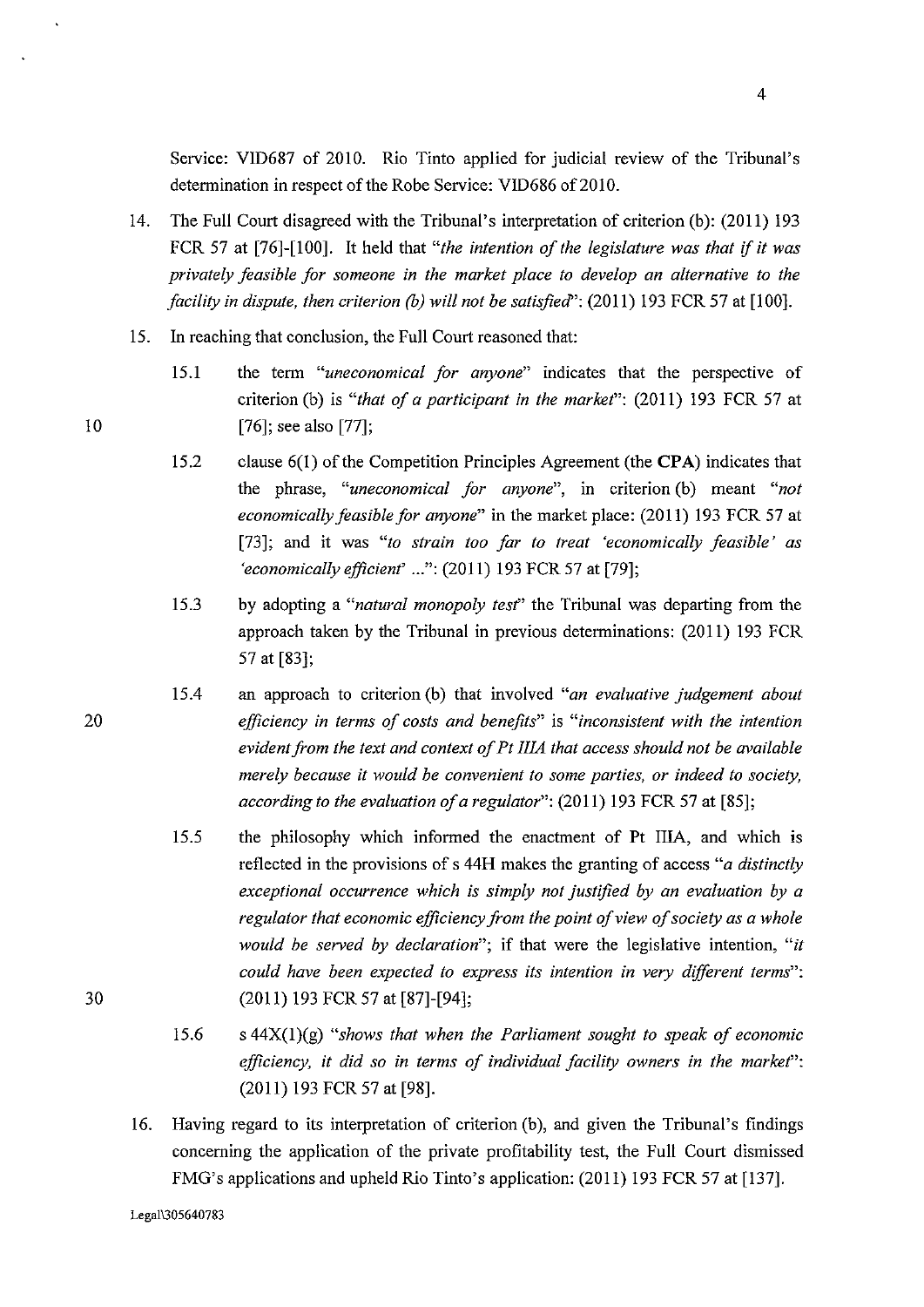#### PART VI: ARGUMENT

#### Special leave

17. The Council relies on paragraphs 15-24 and 43-48 of its Summary of Argument in proceeding M45 of 2011 and M46 of 2011. In particular, the Council relies on the fact that the declaration of a service pursuant to s 44H operates for the benefit, not only of the person who made the application for a declaration, but also for the benefit of any person who seeks access to the service: s 44S of the Act.

#### The statutory language

- 18. The Full Court erred by adopting a private profitability approach to criterion (b) for the 10 following reasons.
	- 19. First, the text of criterion (b) favours an interpretation based on social cost and economic efficiency of producing a service from one facility or two or more facilities, rather than the private profitability of building a second facility.
		- 19.1 The *"natural and ordinary"*<sup>4</sup>meaning of the word *"uneconomicaf'* is more closely aligned to concepts of economic efficiency than a concept of private profitability.
		- 19.2 The Australian Oxford English Dictionary defines *"uneconomicaf'* as *"not economical; wastefuf'<sup>5</sup>*and *"economical"* as *"sparing in the use of resources; avoiding waste"* . 6
	- 19.3 Further, the term *"uneconomicaf'* clearly draws upon the concepts of economics, which are concerned with the efficient use of scarce resources, rather than the attainment of profit at any cost.
		- 20. Second, the words *"for anyone"* do not favour either interpretation of criterion (b). They simply serve to anonymise the analysis required.
			- 20.1 The preposition *"for"* does not necessarily, as the Full Court must have assumed, create a composite concept *"uneconomical for anyone",* thereby focusing on whether it would be uneconomical for the person who might develop the facility.
			- 20.2 The preposition is equally capable of being read as identifying the activity that would be uneconomical – namely, the activity of anyone developing another facility to provide the service  $-$  so that the focus of the question is whether the

20

<sup>4</sup>  *Collector of Customs v Agfa-Gevaert Ltd* (1996) 186 CLR 389 at 398 (Brennan CJ, Dawson, Toohey, Gaudron and McHugh JJ)

 $\bar{\mathbf{s}}$ Oxford University Press, Melbourne, 2<sup>nd</sup> ed (2004), p. 1407

<sup>6</sup>  Oxford University Press, Melbourne, 2<sup>nd</sup> ed (2004), p. 397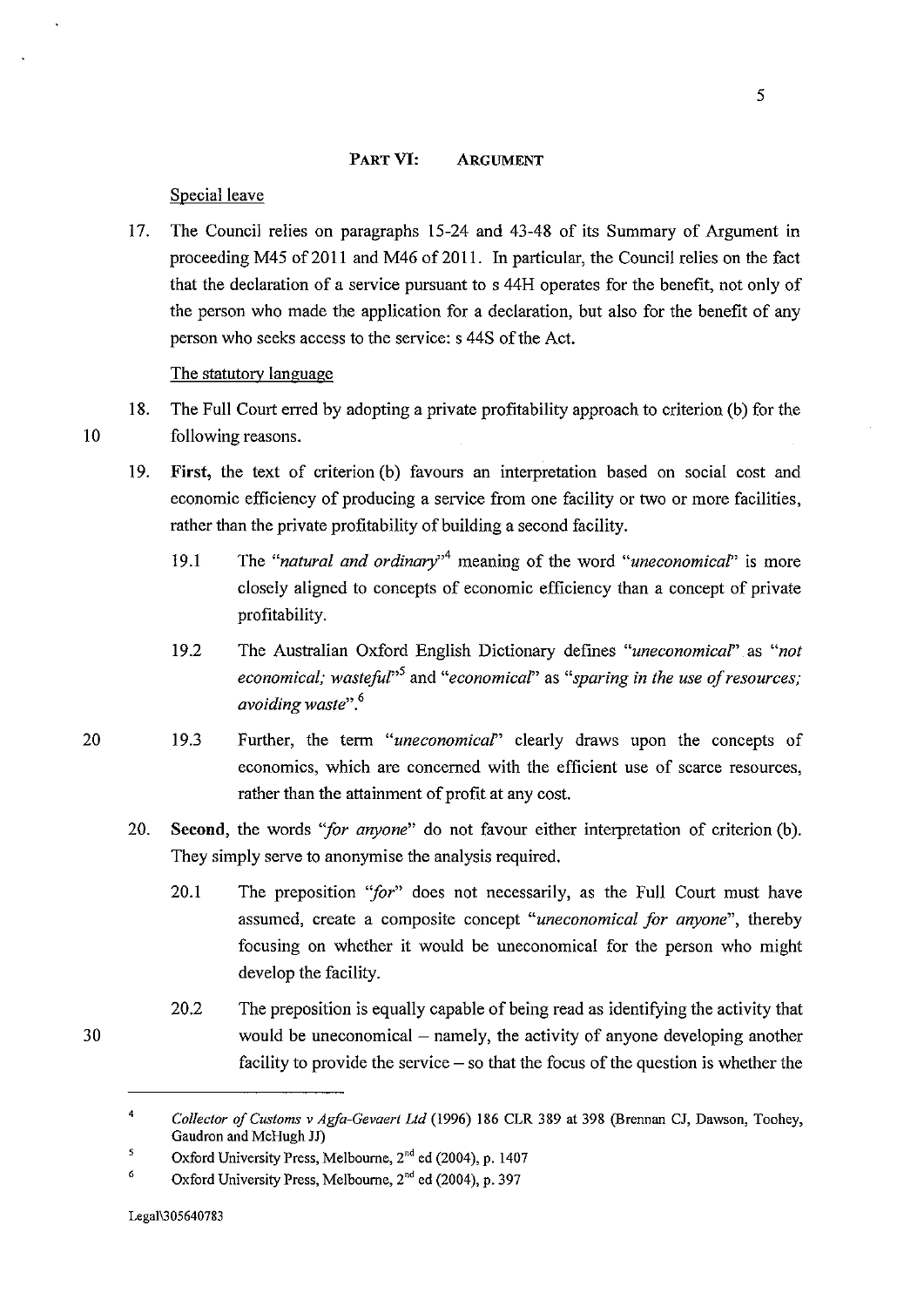development of the facility by anyone would be uneconomical in the sense of wasteful of those resources.

- 21. Indeed, as the Full Court found, the private profitability interpretation requires the word *"anyone"* to be read as *"anyone other than the incumbent facility owner":* (2011) 193 FCR 57 at [83]. That is not consistent with the natural and ordinary meaning of the word *"anyone".* No such qualification is required for a social cost/economically efficient interpretation of criterion (b).
- 22. **Third,** while the word "*uneconomical*" in criterion (b) should be interpreted conformably with the term *"not economically feasible"* in clause 6(1) of the CPA.
- 22.1 The term *"feasible"* is equally consistent with the term *"economically"*  meaning *"without waste"* as it is with that term meaning *"profitably".* 
	- 22.2 The real question remains what is meant by the term *"economically".* For the reasons set out in paragraph 19 above, the natural and ordinary meaning of that word is *"wastejitf'* not *"unprofitable".*
- 23. Further, it is notable that clause 1(3)(j) of the CPA provides that, where the CPA calls for a determination of the costs and benefits or appropriateness of a particular policy, one of the matters to be taken into account is *"the efficient allocation of resources".*

Legislative context

- 24. **Fourth,** reading criterion (b) as imposing a social cost test better promotes the objects 20 of Part IIIA than does a private profitability test.<sup>7</sup>
	- 24.1 In *BHP Billiton Iron Ore Pty Ltd v National Competition Council:* (2008) 236 CLR 145 at [42], this Court preferred an interpretation of the term *"production process"* in Part IIIA that was consistent with *"the large national and economic objectives of Part IliA".*
	- 24.2 Those objects, as set out in ss 2 and 44AA of the Act, reveal an ultimate objective of enhancing the welfare of Australians by promoting *"the economically efficient operation of, use of and investment in infrastructure by which services are provided, thereby promoting effective competition in upstream and downstream markets.* "<sup>8</sup>
- 30 25. The objects of Part IIIA are not met by the private profitability test.

*Acts 1nterpretationAct 1901* (Cth), s 15AA

s 44AA(a) of the Act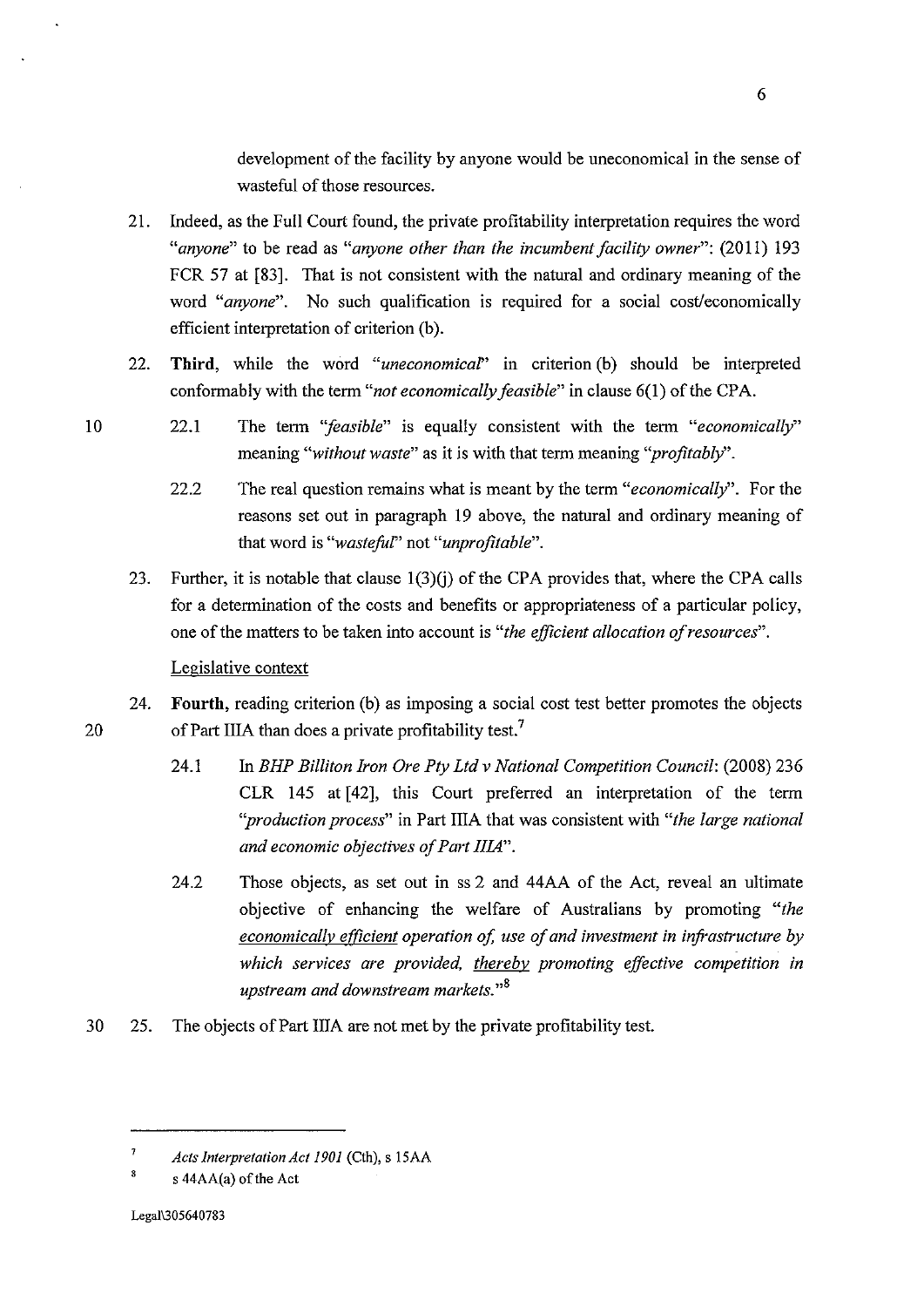- 25.1 If criterion (b) was interpreted as requiring a test of private profitability, then no analysis of what is *"economically efficient"* would occur for facilities that could be duplicated profitably, albeit in an economically inefficient manner.
- 25.2 That cannot be consistent with the object of promoting the *"economically efficienf'* operation, use of and investment in infrastructure. The Full Court, acknowledged that the private profitability test *"might occasion some wastage of society's resources in some cases":* (2011) 193 FCR 57 at [100]. That is not an outcome that should be accepted lightly.
- 25.3 In circumstances where Part IIIA applies only to facilities *"of national significance",<sup>9</sup>*the amount of such wastage is also likely to be significant.
- 26. **Fifth,** whereas the Full Court interpreted criterion (b) as a test of market failure such that it would not apply where *"there* is *no problem* in *the market place that participants*  in *the market place cannot be expected to solve":* (2011) 193 FCR 57 at [100], the relevant extrinsic material<sup>10</sup> reveals that the mischief that Part IIIA sought to address was not individual instances of market failure but structural impediments to the promotion of *"effective"* competition in related markets. That is consistent with the finding of the Full Court in *Sydney Airport Corporation Ltd v Australian Competition Tribunal (Sydney Airport No 2):* (2006) 232 ALR 454 at [78], that Part IIIA should not be interpreted so as to act *"like a remedy for a wrong, rather than as a public*  20 *instrument for the more efficient working of essential facilities* in *the economy".* 
	- 27. It is also incorrect to assume that, because a party may build a duplicate facility in the absence of access to an existing facility, there is no problem in the marketplace.
	- 28. The context in which Part IIIA of the Act was enacted has been traced in detail in a number of decisions of the Full Federal Court<sup>11</sup> and by the Tribunal in this case:  $(2010)$ 271 ALR 256 at [551]-[585]. Properly understood, that context shows that Parliament intended criterion (b) and s 44H(4)(a) **(criterion** (a)) to constitute a cumulative twopart enquiry, directed to whether there is a structural impediment to effective competition, in which enquiry the role of criterion (b) is to determine if the relevant

<sup>9</sup>  s  $44H(4)(c)$  of the Act

<sup>10</sup>  see the Report of the National Competition Review dated 25 August 1993 under the chairmanship of Professor Hilmer (the Hilmer Report) at pp xv, xxx-xxxii, 239-268; the draft legislative package released by the Council of Australian Governments (COAG) in 1994 at pp 1.7-1.17 and 2.30; Second Reading Speech on the Competition Policy Reform Billl995: Senate, *Debates,* 29 March 1995, p 7

II *Rail Access Corporation v New South Wales Minerals Council Ltd* (1998) 87 FCR 517 at 518-20, (Black CJ, Wilcox and Goldberg JJ); *Sydney Airport Corporation Ltd v Australian Competition Tribunal*  (2006) 155 FCR 124 at 125-132 (French, Finn and Allsop JJ); *Pilbara Infrastructure Pty Ltd v Australian Competition Tribunal* (2011) 193 FCR 57 at [61]·[67] and [69]·[72]). See also *BHP Billiton Iron Ore Pty Ltd v The National Competition Council* (2008) 249 ALR 418 at [13]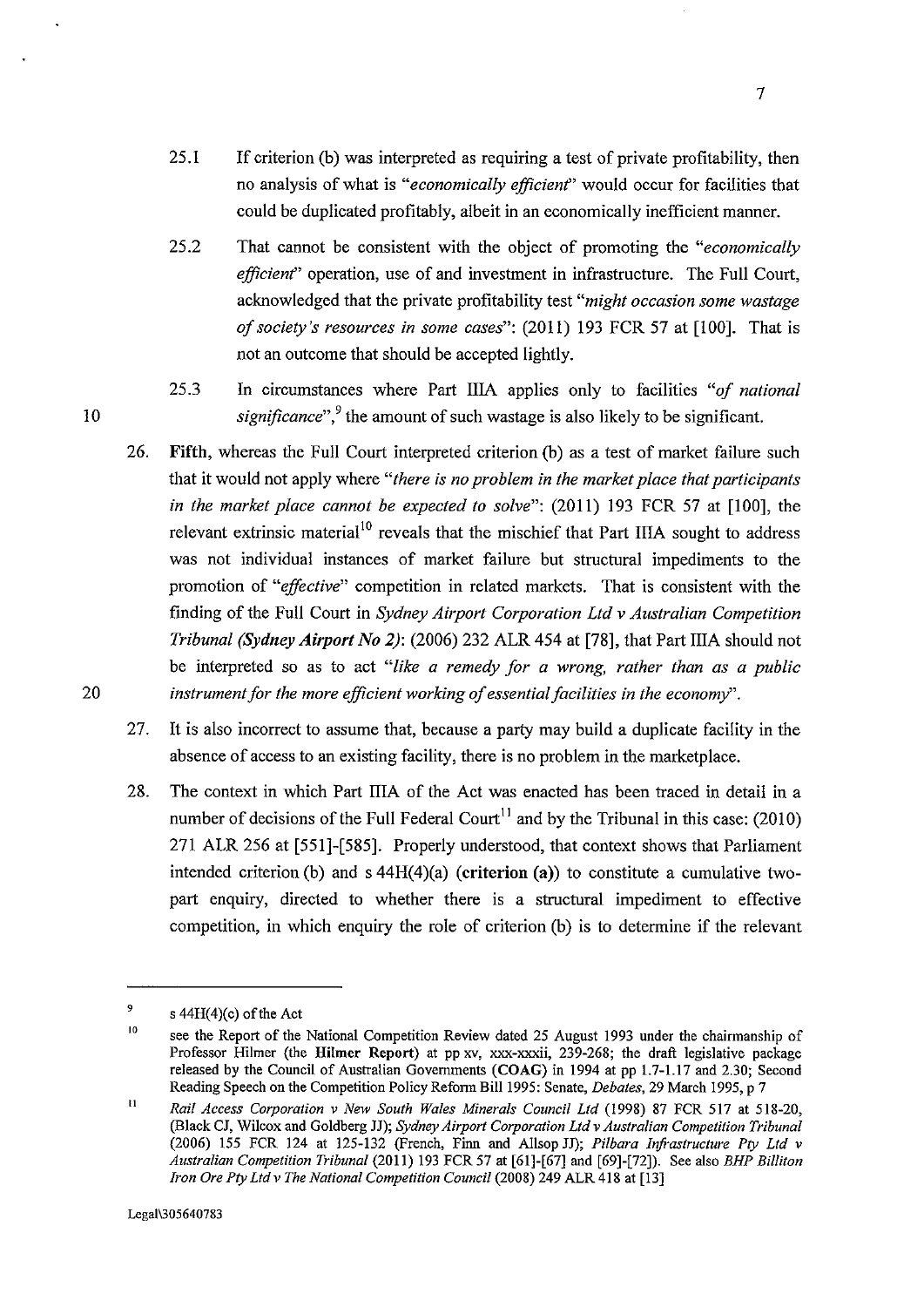facility exhibited natural monopoly characteristics such that it is wasteful of society's resources for more than one facility to provide a service.

- 29. The genesis of Part IIIA is the Hilmer Report,  $12$  The Hilmer Report identified two cumulative factors necessary for the "essential facility" problem to arise, namely a facility that:
	- 29.1 exhibits natural monopoly characteristics, m the sense that it cannot be duplicated economically; and
	- 29.2 occupies a strategic position such that access is required to compete effectively in upstream or downstream markets.<sup>13</sup>
- 10 30. The *"essential facilities problem"* was then said to become more acute where the owner of the *"essential facility"* is vertically integrated with potential competitive activities in upstream or downstream markets, in which case the potential to charge monopoly prices may be combined with an incentive to inhibit competitors' access to the facility.<sup>14</sup>
	- 31. Those two cumulative characteristics of an essential facility were picked up in the draft legislative package released by COAG:<sup>15</sup>

*The report of the Hilmer Committee emphasised that there will be little prospect of introducing effective competition in some markets unless competitors are able to gain access to particular "essential facilities"* ... *An essential facility is transportation or*  20 *other system which exhibits a high degree of natural monopoly; that is, a competitor could not duplicate it economically. A natural monopoly becomes an essential facility when it occupies a strategic position in an industry such that access to it is required for a business to compete effectively in a market upstream or downstream from the facility ....* 

> They were then embodied in the first three criteria set out in ss  $A-6(3)(a)-(c)$  of the draft legislation put forward by COAG in its draft legislative package released in 1994.<sup>16</sup> When Part IIIA of the Act was enacted, those first three criteria were reduced to two, being criterion (a) and criterion (b).

# Legislative history leading up to 30 June 2010

30 32. **Sixth,** the history of Part IliA since its enactment in 1995 (in particular, the form in which Part IliA was left after a comprehensive review and a series of amendments in

<sup>12</sup>  Independent Committee of Inquiry into a National Competition Policy (Chair: ProfF G Hilmer), *National Competition Policy,* AGPS, Canberra. 1993

<sup>13</sup>  Hilmer Report at p 240

<sup>14</sup>  Hilmer Report at p 241

<sup>15</sup>  National Competition Policy, Draft Legislative Package, Explanatory Material at p 1.10

<sup>16</sup>  National Competition Policy, Draft Legislative Package, Explanatory Material at p 2.30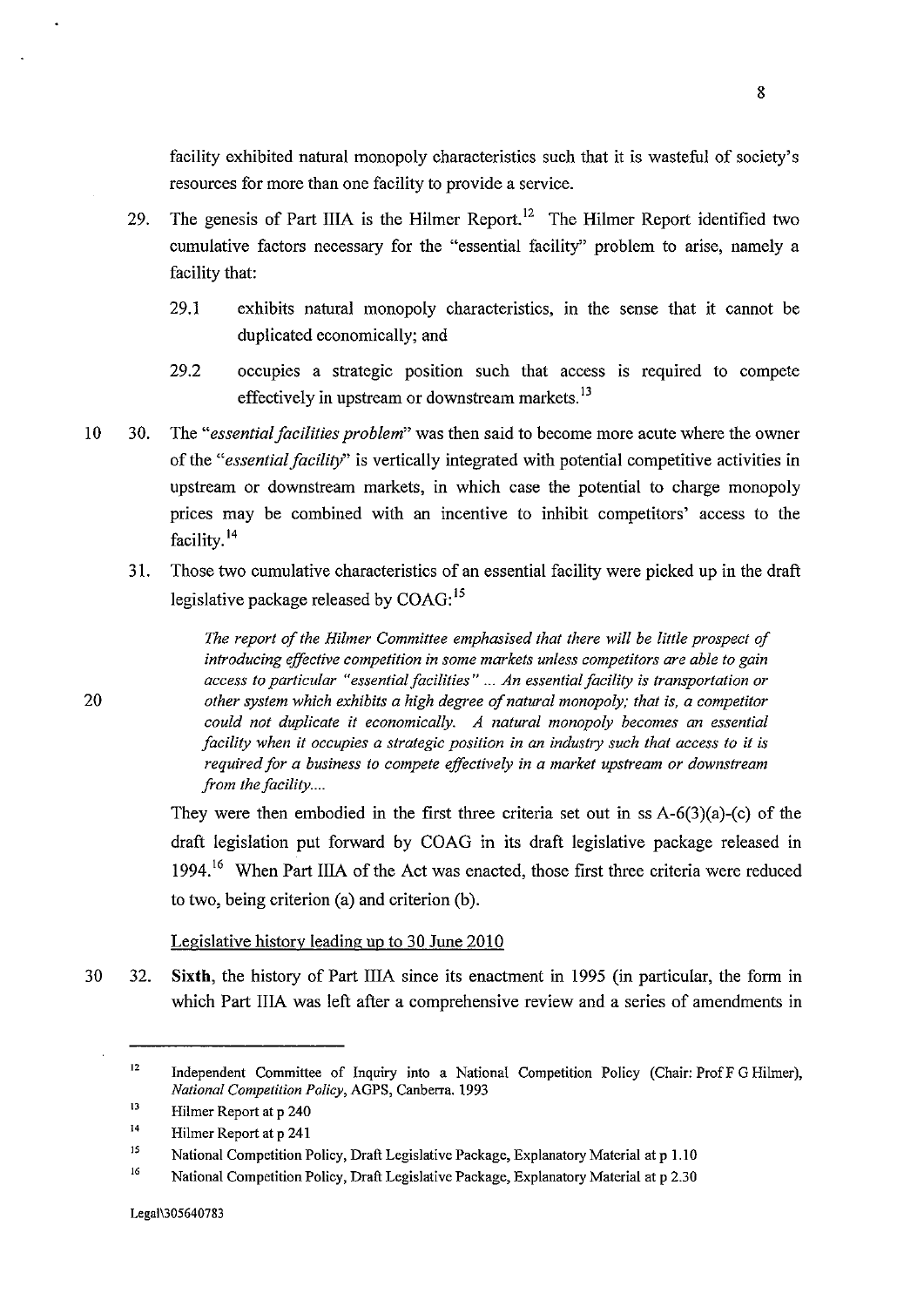2006 and thus stood on 27 October  $2008^{17}$  and on 30 June  $2010^{18}$ ) confirms that the focus of criterion (b) is the social cost and economic efficiency of producing a service for which declaration is sought, rather than notions of private profitability of building a duplicate facility.

- 33. On 11 October 2000, the Assistant Treasurer, acting pursuant to Parts 2 and 3 of the *Productivity Commission Act I998* (Cth), referred the National Access Regime, embodied in Part IliA, to the Productivity Commission for inquiry and report.
- 34. The Productivity Commission reported to the Assistant Treasurer on 28 September  $2001<sup>19</sup>$  and the Government issued its final response on 17 September 2002. That led
- 10 to the introduction of the Bill for the *Trade Practices Amendment (National Access Regime) Act 2006* (the **Amendment Act),** which brought about a number of amendments to Part IIIA  $-$  including the introduction of the objects clause in  $s$  44AA and a change to criterion (a). The Explanatory Memorandum to the Bill for the Amendment Act makes clear that the Amendment Act was intended to *"implement the Government's response to the Productivity Commission's Inquiry Report".*
- 35. By the time that the Productivity Commission issued its report, the Tribunal had already decided, in *Sydney Airport (No I)* and *Duke,* that criterion (b) posed the question *"whether for a likely range of reasonably foreseeable demand for the services provided by means of the pipeline,* it *would be more efficient, in terms of costs and*  20 *benefits to the community as a whole, for one pipeline to provide those services rather than more than one".* <sup>20</sup>
	- 36. The Productivity Commission report included a detailed consideration of the declaration criteria, including criterion (b), and the Tribunal's decisions in *Sydney Airports No 1* and *Duke*.<sup>21</sup> The report concluded that:<sup>22</sup>

*In sum, the Commission considers that having criterion (b) operate as a screening device for natural monopoly technologies (at least for point to point transmission services like gas pipelines) is not necessarily inappropriate, provided that criterion (a) is strengthened ...* 

*Finally, the Commission considers that it is essential that criterion (a) only be met where the facility in question can exercise substantial and enduring market power. It is therefore of the view that criterion (a) must be strengthened ...* 

<sup>17</sup>  **The date of the Treasurer's declaration of the Hamersley Service and the Robe Service.** 

<sup>18</sup>  The date of the Tribunal's decision.

<sup>\9</sup>  Productivity Commission Review of the National Access Regime, Report No 17, 28 September 2001

<sup>20</sup>  *Duke* (2001) 162 FLR I at [64], [137]

<sup>21</sup>  Productivity Commission Review of the National Access Regime, Report No 17, 28 September 2001, pp 159-198, especially pp 165, 173, 178, 182 and 191

<sup>22</sup>  Productivity Commission Review of the National Access Regime, Report No 17, 28 September 2001, p 182, see alsop 191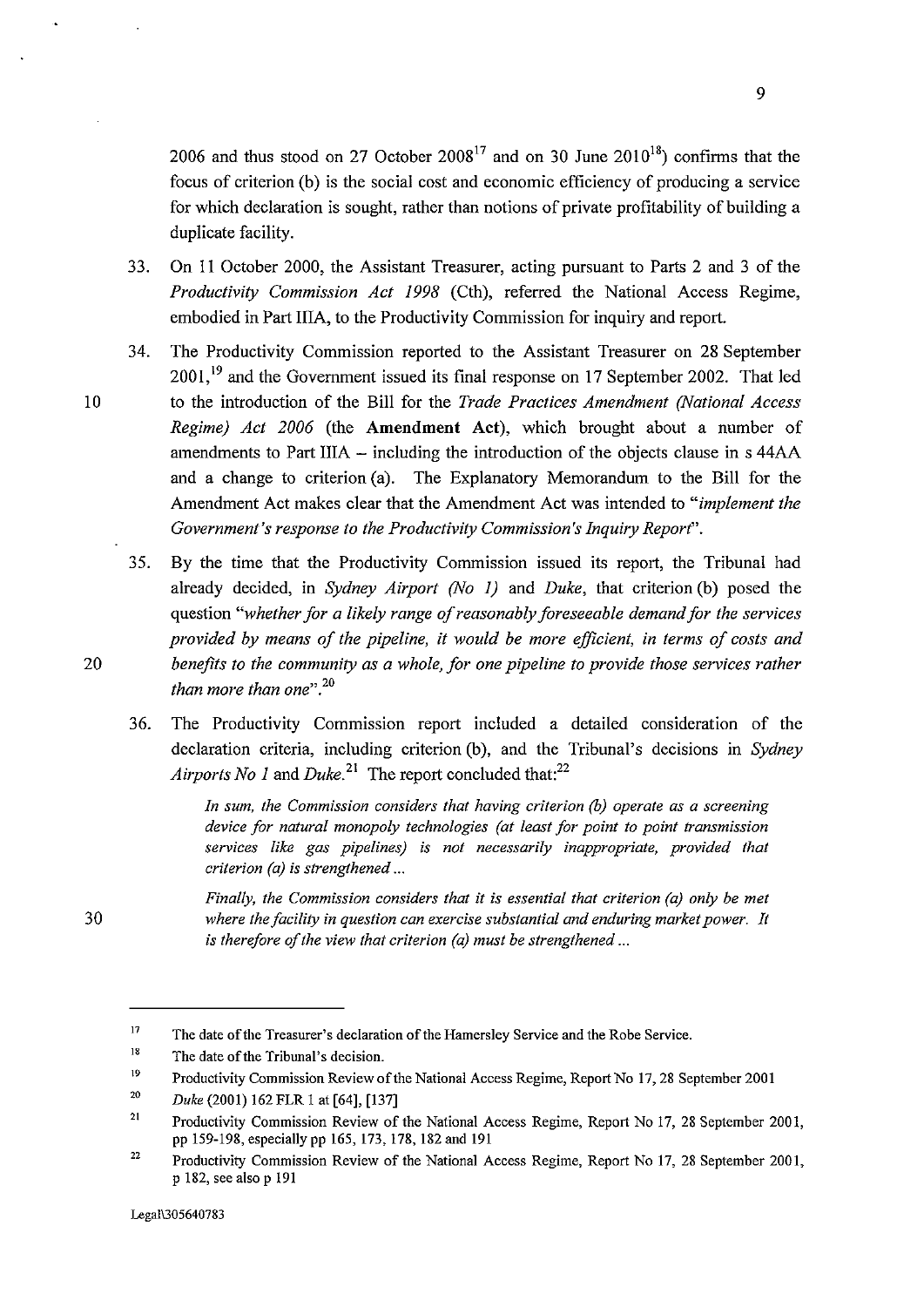- 37. On that basis, the Productivity Commission recommended a change to criterion (a).<sup>23</sup> There was no suggestion in the Productivity Commission's report that criterion (b) either was or should be a test of private profitability.
- 38. The Government's Response to the Productivity Commission's report:
	- 3 8.1 described the access regime as ensuring that, *"facilities with natural monopoly characteristics (i.e., which cannot be economically duplicated) do not create barriers to competition";<sup>24</sup>*
	- 38.2 adopted the incorporation of an objects clause into Part IliA but altered the wording proposed by the Productivity Commission, expressly noting that, *"the promotion of economic efficiency is a fundamental objective of competition policy"* and *"consideration of the impact of an access decision in a wider economic and public benefit context was one of the key reasons for including a statutory access regime within the NCP framework*<sup>325</sup>
	- 38.3 supported an amendment to criterion (a) as the only amendment to the declaration criteria;26 and
	- 38.4 did not consider any amendment was required to address the interpretation of criterion (b) in either *Sydney Airport (No 1)* or *Duke.*
- 39. It follows that, when the Treasurer declared the Hamersley Service and the Robe Service, and when the Tribunal made its decision, Part IliA stood in a form that was the 20 result of the policy choices made when Part IIIA was first enacted in 1995, and when the Amendment Act was enacted in 2006. There is an analogy with the point made by Dawson J in *Hunter Resources Ltd v Melville*,<sup>27</sup> where his Honour used amendments proposed to the Mining Act as an indication of the intention of the legislature that there needed to be strict compliance with the relevant legislation. His Honour said: $^{28}$

*That conclusion does not arise from the amendments by themselves because none of them mentions the need for strict compliance. But it does arise from the absence of any provision to that effect in the amending Act when that Act is read with both the committee's report and the second reading speech of the minister.* 

40. When the Full Court examined the underlying legislative intent in the present case, it 30 failed to have any regard to the context of the amendments made by the Amendment Act or the Explanatory Memorandum, which specifically identified the Government's

lO

<sup>23</sup>  **Recommendation 7.1** 

<sup>24</sup>  Government Response to Productivity Commission Report of the National Access Regime, p I

<sup>25</sup>  **Government Response to Productivity Commission Report of the National Access Regime, pp 3-4** 

<sup>26</sup>  **Government Response to Productivity Commission Report of the National Access Regime pp 6-7; it substituted the word "material" for "substantial"** 

<sup>27</sup>  (1988) 164 CLR 235

<sup>28</sup>  (1988) 164 CLR 235 at 254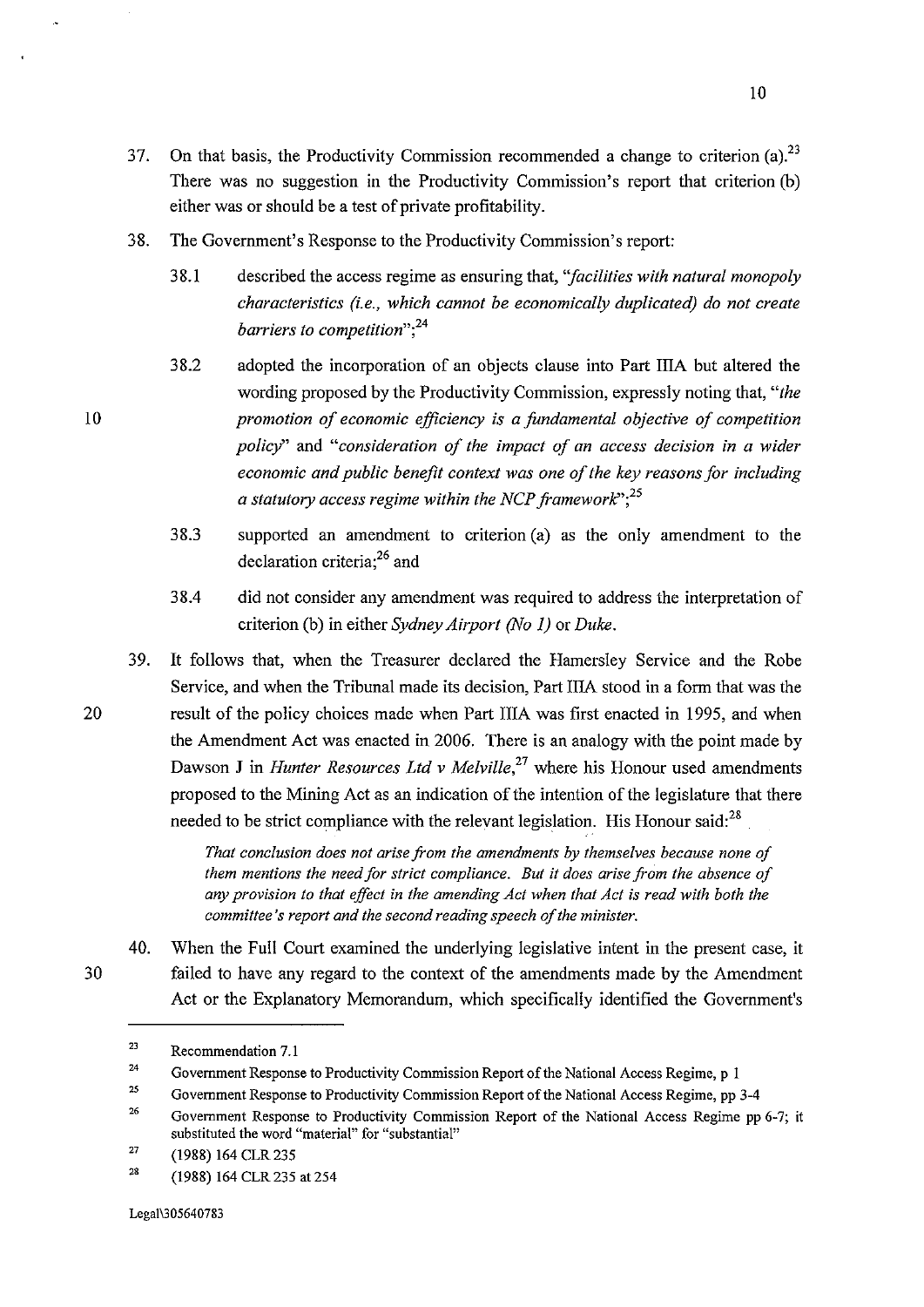intention to implement substantially the recommendations of the Productivity Commission report.<sup>29</sup>

- 40.1 The Parliament may be assumed to have made a deliberate and fully informed choice to leave criterion (b) in the form that the Tribunal found, in *Sydney Airports No 1* and *Duke,* to pose the question whether "it *would be more efficient,* in *terms of costs and benefits to the community as a whole, for one [facility] to provide [particular] services rather than more than one":* see paragraph 35 above.
- 40.2 If the legislative intent behind criterion (b) had been to adopt the perspective of *"a participant* in *the market place who might be expected to choose to develop another facility* in *that person's own economic interests":* (2011) 193 FCR 57 at [76]; then a quite different approach to the Productivity Commission report would have been adopted and an amendment would have been proposed to criterion (b), given the interpretation of criterion (b) that was prevalent at that time.

#### **Access as an "exceptional occurrence"**

- 41. **Seventh,** the Full Court erred by applying to the interpretation of criterion (b) a philosophy that the granting of access is *"a distinctly exceptional occurrence which* is *simply not justified by an evaluation by a regulator that economic efficiency from the*  20 *point of* view *of society as a whole would be served by a declaration":* (2011) 193 FCR 57 at [87]. There are several problems with that approach.
	- 42. Access under Part lilA is not determined by a regulator's evaluation of efficiency. There is no regulator involved in Division 2 of Part lilA. The decision whether to declare or not to declare a service is an administrative decision made by the Minister on the recommendation of a governmental advisory body (the Council).
	- 43. Further, access is not the inevitable consequence of declaration. As this Court stated in discussing the two stage nature of the National Access Regime in *BHP Billiton Iron Ore Pty Ltd v National Competition Council:* (2008) 236 CLR 145 at [17] and [18]:

*The consequence of a declaration of a service is that the "third party" (which is defined in section 44B to include "a person who wants access to the service") is given what may be described as an enforceable right to negotiate access to the service ...* 

*Access to the declared service is, however, not a necessary or ultimate result of the arbitration (s 44V(3)).* 

30

10

<sup>29</sup>  *ReA lean Australia Limited and Ors, ex parte Federation of Industrial Manufacturing and Engineering Employees* (1994) 181 CLR 96 at 106ff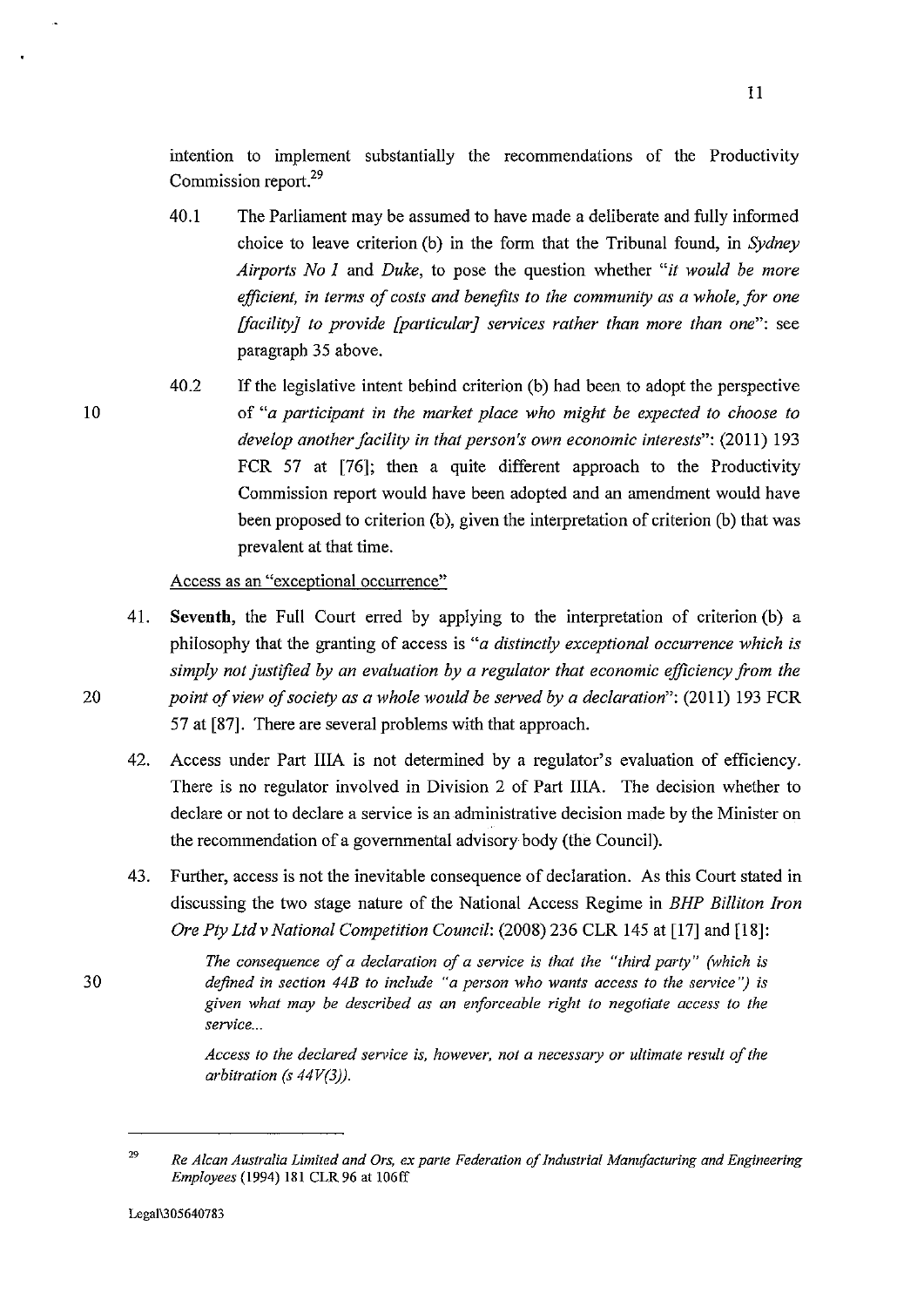- 44. Criterion (b) is but one of a number of criteria, on which the relevant Minster must be satisfied before exercising the discretion to declare or not to declare the relevant facility. In that circumstance, it is wrong to see criterion (b) as limiting access to *"a distinctly exceptional occurrence".* By applying that view to the interpretation of criterion (b) on its own, the Full Court adopted an approach that would foreclose the possibility of declaration in circumstances where it was privately profitable to duplicate without the *"economically efficient operation of, use and investment* in *the relevant facility ever having been considered*".<sup>30</sup> That is contrary to the objects of Part IIIA.<sup>31</sup>
- 45. The terms of criterion (b) should be interpreted so as to give them *"presumptively the*  10 *most natural and ordinary meaning which* is *appropriate* in *the circumstances".<sup>32</sup>* There is nothing in the wording of criterion (b) that indicates its satisfaction should be *"a distinctly exceptional occurrence".* Applying a social cost approach to criterion (b) would not give rise to a flood of declarations, as is evident from the history of the number of declarations that have been made since Part IIIA was enacted.
- 46. For the reasons set out above, it is submitted that the appropriate role for criterion (b) within the context of Part IIIA is as one of the two cumulative facts (criterion (a) being the other) that indicate the existence of the *"essential facilities problem".* Once the *"essential facilities problem"* has been found to exist, upon the satisfaction of criterion (a) and the social cost test in criterion (b), then, if the facility is of national 20 significance and the Minister is satisfied that access would not be contrary to the public interest (s 44H(4)(f)), the Minister has a discretion whether or not to declare the service.
	- 47. The role of criterion (b) is not to ensure that access only occurs in circumstances of market failure and is *"a distinctly exceptional occurrence".* Criterion (b) is not even concerned with access.

# Taking material out of context

48. **Eighth,** the Full Court's reliance on the use of the phrase *"economically efficient'* in s 44X(l)(g) as supporting a private profitability interpretation is incorrect. The reference to *"economically efficient''* in that paragraph is in a different context and for a 30 totally different purpose. The context is the final stage of the access regime, where an access dispute is being arbitrated by the ACCC; the purpose is that of balancing the interests of the service provider and the access seeker. The more important reference to

<sup>30</sup>  s 44AA(a) of the Act

<sup>31</sup>  s 44AA(a) of the Act

<sup>32</sup>  *Collector of Customs v Ag[a-Gevaert Ltd* (1996) 186 CLR 389 at 398 (per Brennan CJ, Dawson, Toohey, Gaudron and McHugh JJ)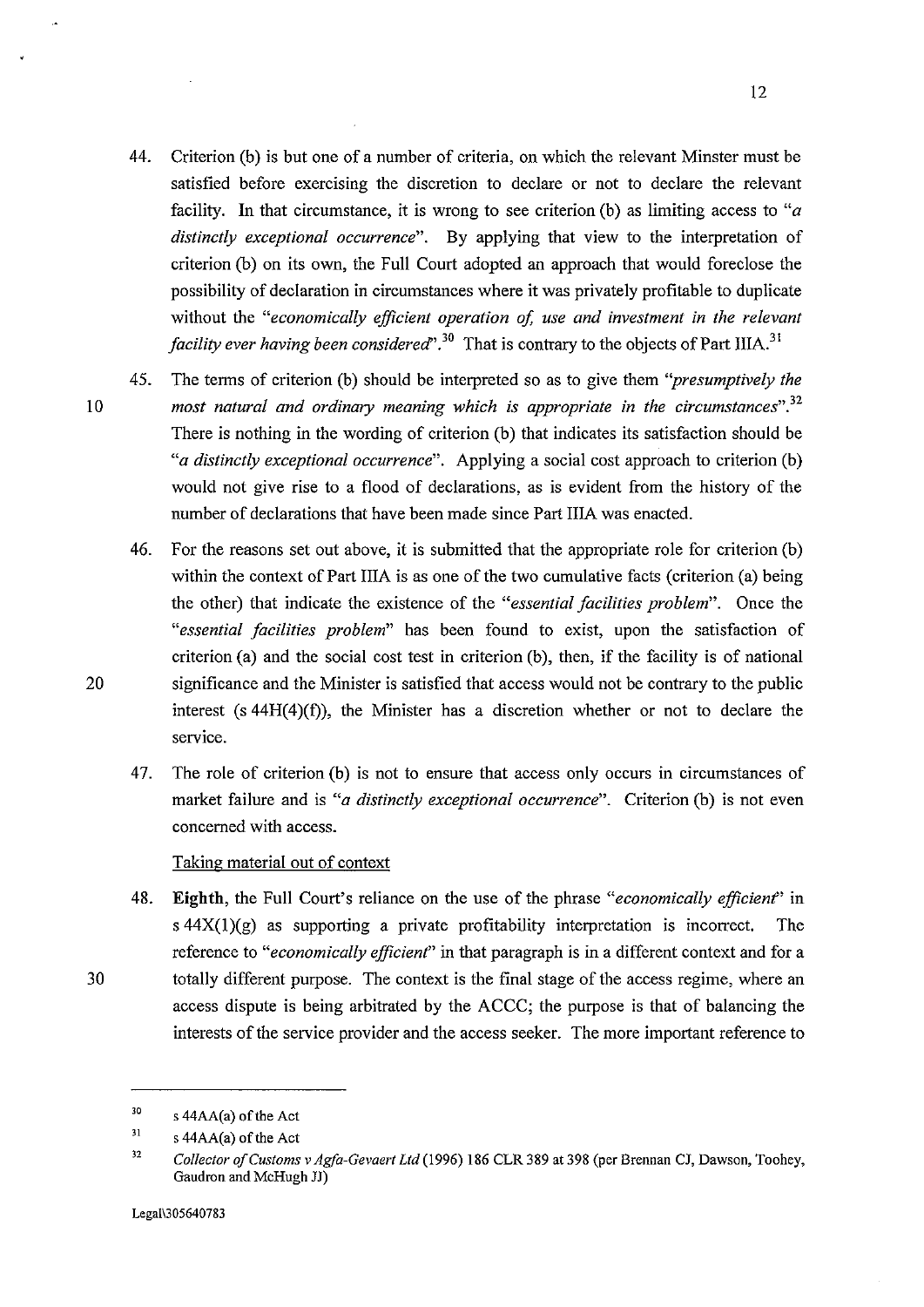economic efficiency is the reference in the objects of Part IliA: s 44AA, which supports the social cost test for criterion (b).

#### Overall consistency in approach

- 49. **Ninth,** the approach that the Tribunal adopted in this case was not inconsistent with the approach adopted by the Tribunal to the interpretation of criterion (b) in *Sydney Airport No 1, Duke* or *Services Sydney.* To the extent that the Tribunal and the Full Court considered otherwise, they misapprehended the nature of those previous decisions and the effect of what the Tribunal decided in this case.
- 50. In *Sydney Airport (No* 1), the Tribunal found that it would be *"uneconomical for*  10 *anyone to develop another"* airport facility whether *"uneconomical"* was construed in a private or social cost benefit sense: (2000) !56 FLR 10 at [204]. Nevertheless, the Tribunal went on to state that *"the uneconomical to develop test should be construed in terms of the associated costs and benefits of development for society as a whole":*  (2000) 156 FLR 10 at [204]. The Tribunal did not consider that criterion (b) was intended *"only to consider a narrow accounting view of 'uneconomic' or simply issues of profitability*": (2000) 156 FLR 10 at [204]. Given the facts in that case, it was not necessary for the Tribunal to undertake any detailed consideration of what costs were relevant for that assessment.
- 51. In *Duke,* no argument was put before the Tribunal that the term *"uneconomic"<sup>33</sup>*should 20 be interpreted on the basis of private profitability.<sup>34</sup> The Tribunal adopted the position taken by the Tribunal in *Sydney Airport (No* 1), that "uneconomic" was to be interpreted in a broader social cost benefit sense: (2001) 162 FLR 1 at [59], noting that the assessment of social costs would need to take into account productive, allocative and dynamic effects: (2001) 162 FLR 1 at [63]-[64].
- 52. In applying criterion (b) in the *Duke* case, the Tribunal focused on the haulage services provided by the Eastern Gas Pipeline and assessed demand and capacity and the costs that would be involved in expanding the capacity to meet demand. The costs that it considered were the incremental costs involved in the expansion of the pipeline: (2001) 162 FLR 1 at [139]-[142]. They did not relate to costs or impacts that might arise in 30 other related markets. The costs the Tribunal actually took into account in that case related to productive efficiency only. The Tribunal noted, *"we do not have any information on the magnitude of the allocative and dynamic efficiency benefits [of*

<sup>33</sup>  *Duke* was a decision under the *National Third Party Access Code for Natural Gas Pipeline Systems* (the Gas Code). Section 1.9 of the Gas Code provided that the relevant Minister must decide that a pipeline **is not covered if** *"it would be uneconomic for anyone to develop another Pipeline to provide the Service provided by means of the Pipeline".* 

<sup>34</sup>  **The Tribunal was, however, alive to the issue of private cost and its implications for investment and noted that owners generally act on private cost rather than social cost but did not see that as being**  relevant to the interpretation of criterion (b): (2001) 162 FLR I at [64]. Rather, it saw that issue as **having implications for criterion (a).**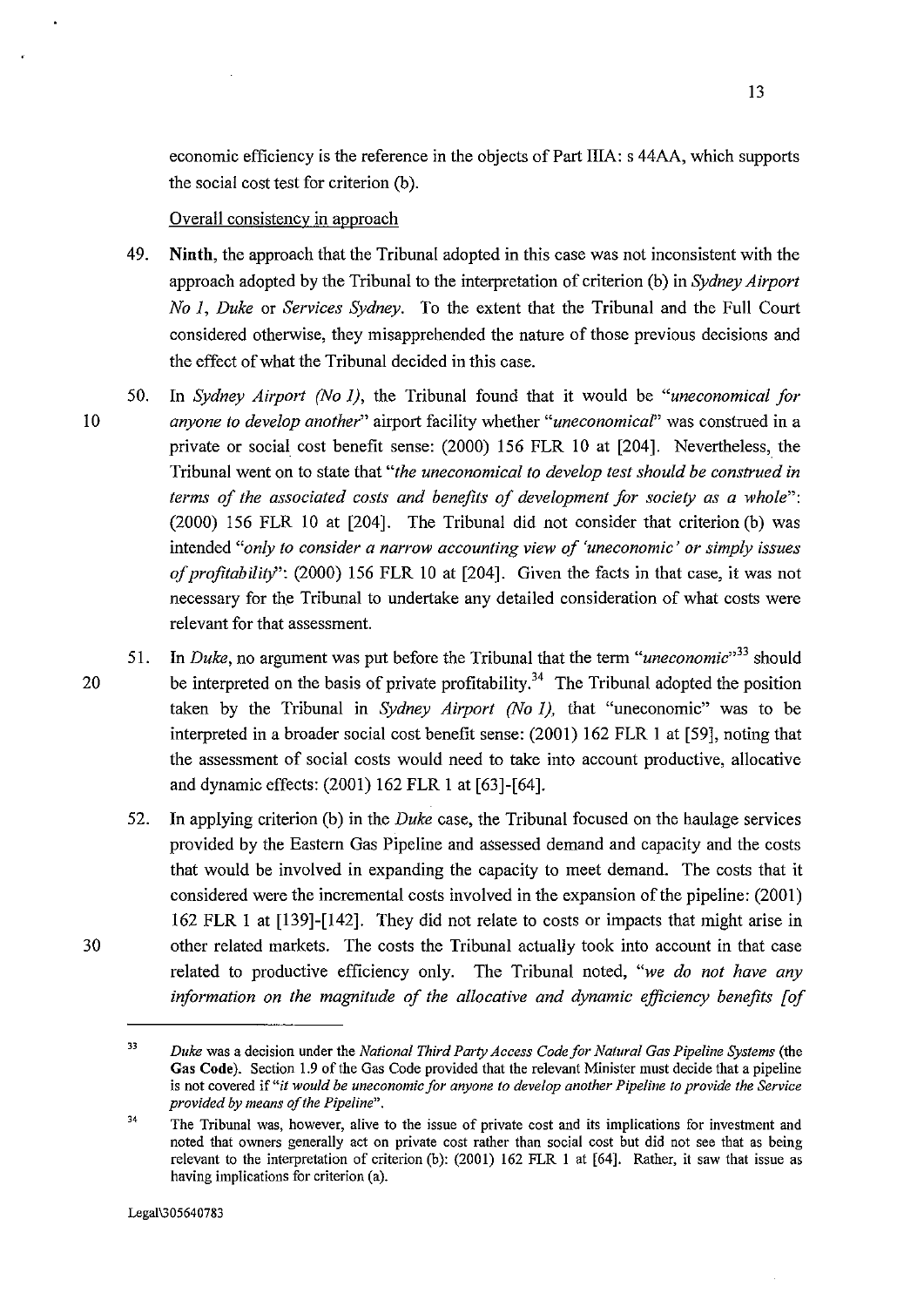*developing a duplicate facility} and the extent to which these might offset the productive efficiency aspects of this case. Thus, these factors cannot be taken into account.":* (2001) 162 FLR 1 at [143].

- 53. In *Services Sydney,* the Tribunal followed the approach to criterion (b) adopted in Duke: (2005) 227 ALR 140 at [103]. There was no dispute that criterion (b) was satisfied in that case and the Tribunal did not need to consider what costs were relevant to that issue: (2005) 227 ALR 140 at [105].
- 54. In the present case, the Tribunal asked the same question in relation to criterion (b) as it had asked in *Duke* - namely, *"can each line provide society's reasonably foreseeable*  <sup>10</sup>*demand for the below rail service as a lower cost than* if *produced by two or more line*": (2010) 271 ALR 256 at [850].
- 55. For the purpose of answering that question in the circumstances of this case, the Tribunal limited its analysis to the *"costs of producing the below rail service:* (2010) 271 ALR 256 at [850]; and compared *"the additional costs* ... *of operating the [existing} line on a shared basis plus the capital costs of any expansion that is necessary to meet the [foreseeable] demand ... with the sum of the costs of operating the incumbent's line (plus the costs of any expansion) for its own use and the costs of constructing and operating a new line(s) to meet third party demand*": (2010) 271 ALR 256 at [851]. The Tribunal dealt with all evidence of other costs of access in 20 criterion (f) or the residual discretion.
	- 56. That approach was not inconsistent with the approach adopted by the Tribunal in *Sydney Airport (No 1)* and *Duke.* The costs to which criterion (b) directs itself are the costs involved in developing another facility to provide the service, not the costs or lost profits that may be incurred by the incumbent in upstream or downstream markets. That is apparent from the wording of criterion (b) and its focus on the cost structure of *"the facility"* used *"to provide the service"* rather than the impact of *"access".* It is also apparent from the role that criterion (b) plays in determining whether a facility is an "essential facility" in the sense described in the relevant extrinsic material.
- 57. The costs that the Tribunal dealt with under criterion (f) or the residual discretion did 30 not relate to the operation of the relevant rail lines in providing the relevant below rail services, but rather to the impact that access (if it occurred) would have on the incumbents' iron ore businesses. The Tribunal noted that: (2010) 271 ALR 256 at [845]. Properly considered, the decisions in *Sydney Airport No I* and *Duke* do not require that such costs be considered under criterion (b). To the extent that they do, they were in error.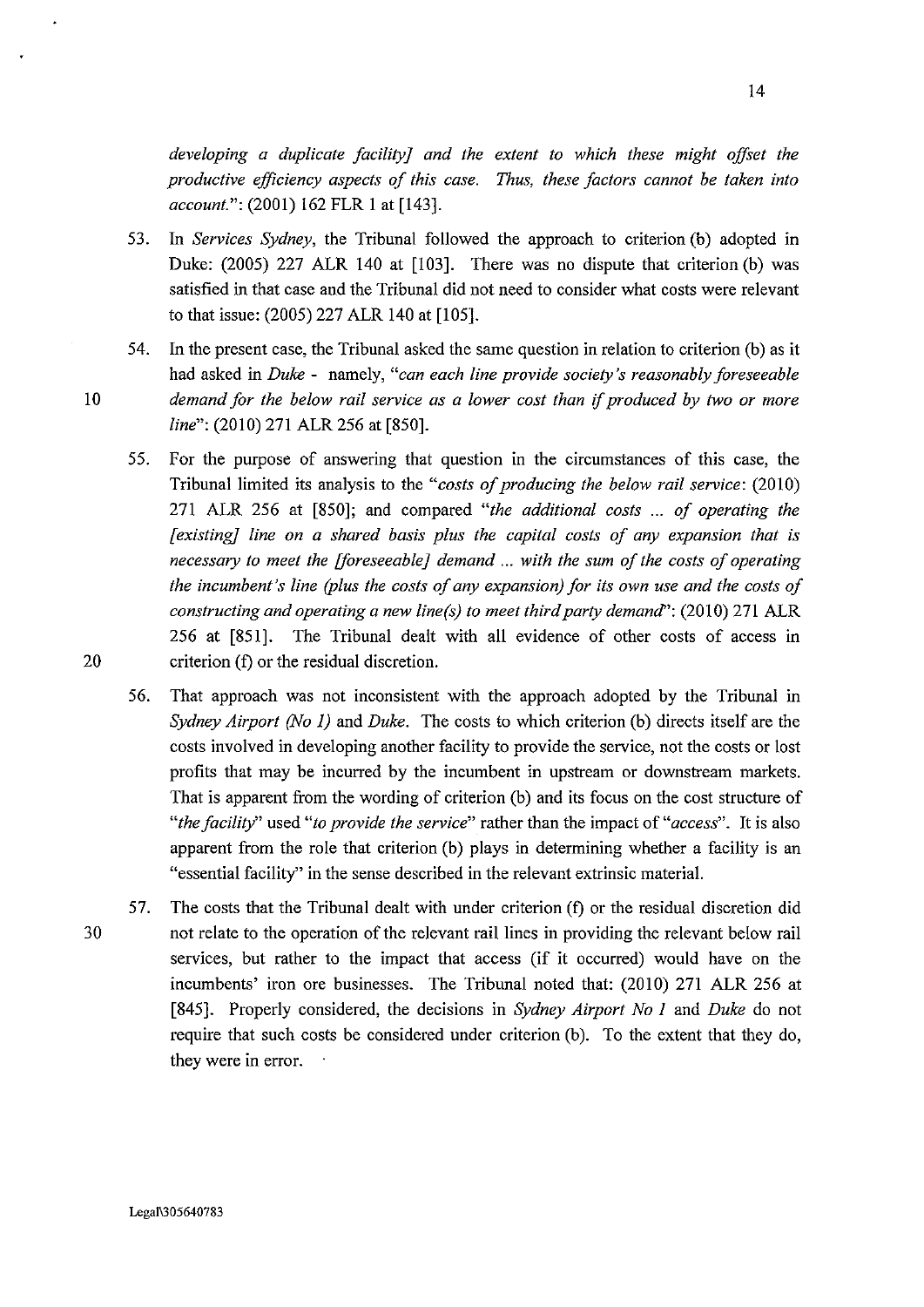#### PART VII: APPLICABLE PROVISIONS

58. As at 30 June 2010 (being the date of the Tribunal's decision), s 44H(4) of the Act provided:

> *The designated Minister cannot declare a service unless he or she is satisfied of all of the following matters:*

- *(a) that access (or increased access) to the service would promote a material increase in competition in at least one market (whether or not in Australia), other than the market for the service;*
- *(b) that it would be uneconomical for anyone to develop another facility to provide the service;*
- *(c) that the facility is of national significance, having regard to:* 
	- (i) *the size of the facility; or*
	- (ii) *the importance of the facility to constitutional trade or commerce; or*
	- (iii) *the importance of the facility to the national economy;*
- *(d) that access to the service can be provided without undue risk to human health or safety;*
- *(e) that access to the service is not already the subject of an effective access regime;*
- *(/) that access (or increased access) to the service would not be contrary to the public interest.*
- 59. Paragraph (d) of s  $44H(4)$  was deleted and paragraph (e) of s  $44H(4)$  was amended with effect from 14 July 2010.

## PART VIII: ORDERS SOUGHT

- 60. In M45 of 2011, the Council seeks the following orders:
	- (a) Special leave to appeal be granted.
	- (b) The appeal be allowed.
	- (c) The orders made by the Federal Court of Australia in proceeding number VID616 of 2010 on 16 May 2011 be set aside and, in lieu thereof, order that the twelfth and thirteenth respondents' applications for orders of review be remitted to the Federal Court of Australia for further consideration in light of the decision of this Court.
	- (d) The first to ninth respondents pay the appellant's costs of the appeal.
- 61. In M46 of 2011, the Council seeks the following orders:
	- (a) Special leave to appeal be granted.
	- (b) The appeal be allowed.

10

20